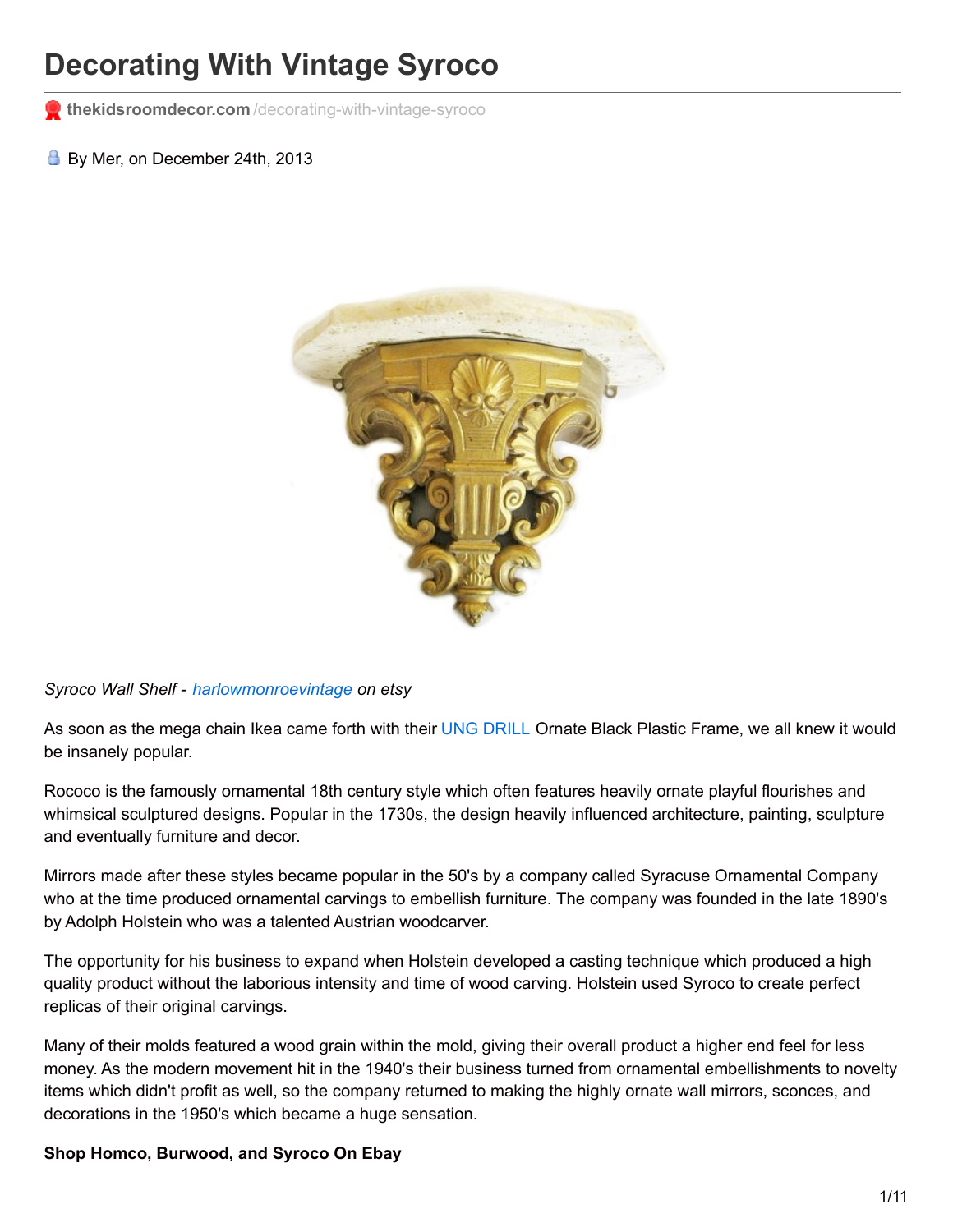-Syroco Wall Frames- The Kids [Room](http://thekidsroomdecor.com/syroco-wall-frames) Decor - Homco Wall Frames- The Kids [Room](http://thekidsroomdecor.com/homco-wall-frames) Decor -Burwood Wall Decor- The Kids [Room](http://thekidsroomdecor.com/burwood-wall-decor) Decor -Eagle Convex Mirrors- The Kids [Room](http://thekidsroomdecor.com/eagle-convex-mirrors) Decor -Gesso Mirrors- The Kids [Room](http://thekidsroomdecor.com/gesso-mirrors) Decor



Spray Paint can transform a room and update a room's unique elements within a couple minutes. Brightly colored accessories can really revamp a childs room within minutes. Krylon Fusion makes painting plastic easy as their noprep, super bond formula works perfect for Plastic.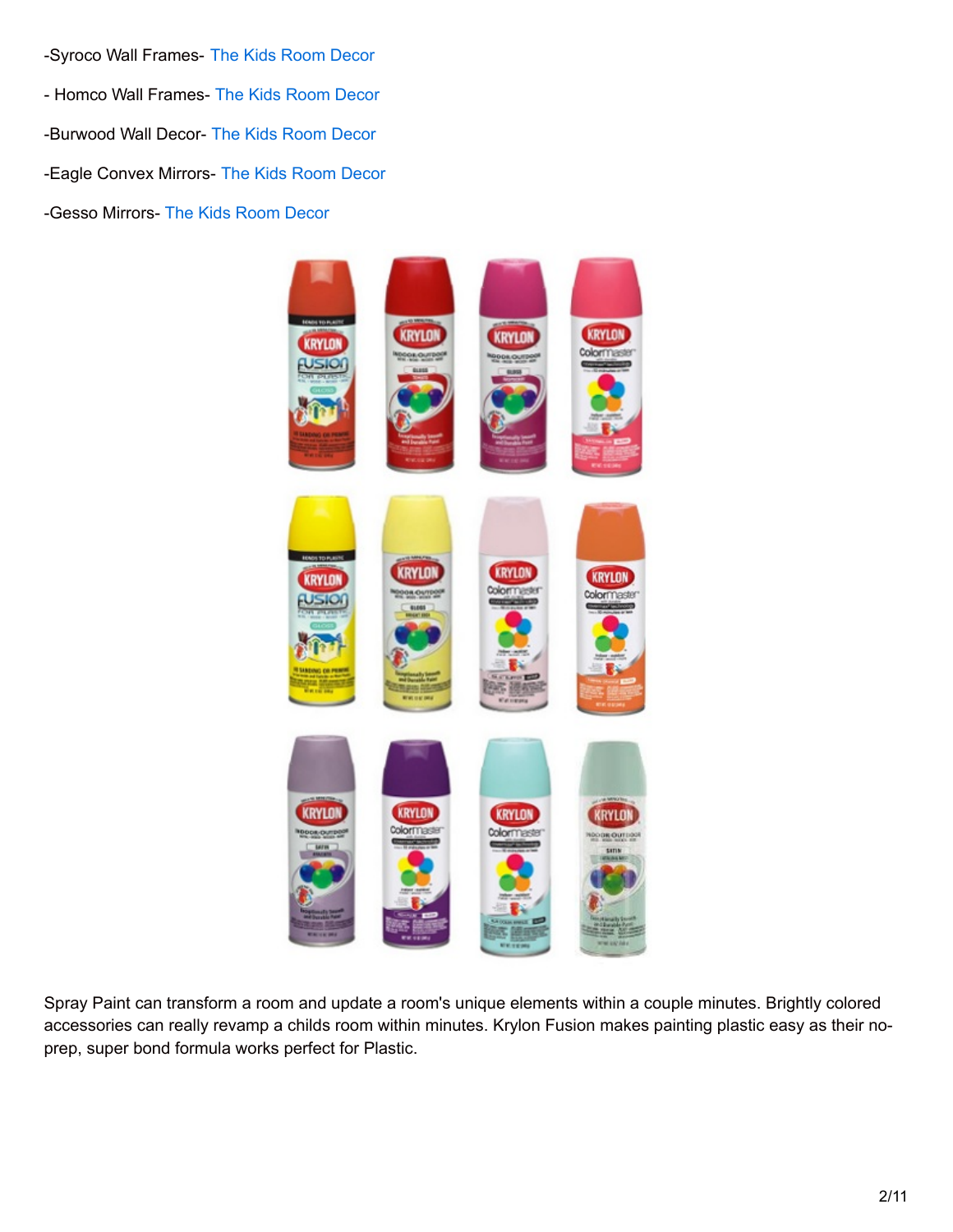## **DUAL<sup>®</sup> PAINT + PRIMER**

One can. One step. For a great finish that lasts like you primed it. Great for metal, wood and more, it provides the performance of a primer and the beautiful, durable finish of a paint in one easy step.





## **FUSION FOR PLASTIC®**

The no-prep, superbond paint for plastic. Bonds easily to most plastics, PVC, resin and more without sanding or priming.

*Enamel Hot Pink Can , Rust-Oleum Fluorescent Spray [Fluor](http://www.amazon.com/gp/product/B000QD7LJE?ie=UTF8&tag=shatteparadi-20&linkCode=as2&camp=1789&creative=390957&creativeASIN=B000QD7LJE) Pink ,*

*Krylon Fusion Plastic Spray Paint [Fairytale](http://www.amazon.com/gp/product/B000RMRSAQ?ie=UTF8&tag=shatteparadi-20&linkCode=as2&camp=1789&creative=390957&creativeASIN=B000RMRSAQ) Pink,*

*Rust-Oleum Hobby Spray Paint Semi-Gloss [Blossom](http://www.amazon.com/gp/product/B000VA7XW2?ie=UTF8&tag=shatteparadi-20&linkCode=as2&camp=1789&creative=390957&creativeASIN=B000VA7XW2) Pink ,*

*[Krylon](http://www.amazon.com/gp/product/B00397RB62?ie=UTF8&tag=shatteparadi-20&linkCode=as2&camp=1789&creative=390957&creativeASIN=B00397RB62) Plum Gloss Plastic Spray Paint Krylon Spray Paint [Watermelon](http://www.amazon.com/gp/product/B00397ZE7K?ie=UTF8&tag=shatteparadi-20&linkCode=as2&camp=1789&creative=390957&creativeASIN=B00397ZE7K) Gloss,*

*Rust-Oleum Multi-Purpose Spray Paint Gloss [Berry](http://www.amazon.com/gp/product/B002BWOS6M?ie=UTF8&tag=shatteparadi-20&linkCode=as2&camp=1789&creative=390957&creativeASIN=B002BWOS6M) Pink ,*

*Krylon Fusion Spray Paint [Orange](http://www.amazon.com/gp/product/B000C028C6?ie=UTF8&tag=shatteparadi-20&linkCode=as2&camp=1789&creative=390957&creativeASIN=B000C028C6) ,*

*KRYLON Fusion Spray Paint Gloss [Pumpkin](http://www.amazon.com/gp/product/B002FQZ7ZU?ie=UTF8&tag=shatteparadi-20&linkCode=as2&camp=1789&creative=390957&creativeASIN=B002FQZ7ZU) Orange PACK OF 6*

*KRYLON [PEEKABOO](http://www.amazon.com/gp/product/B001VO48UC?ie=UTF8&tag=shatteparadi-20&linkCode=as2&camp=1789&creative=390957&creativeASIN=B001VO48UC) BLUE FUSION SPRAY PAINT PACK OF 6 ,*

*Rust-Oleu[mGreen](http://www.amazon.com/gp/product/B0009XB3ZY?ie=UTF8&tag=shatteparadi-20&linkCode=as2&camp=1789&creative=390957&creativeASIN=B0009XB3ZY) John DeereEnamel Spray,*

*Krylon Spray Paint Ivy [Leaf](http://www.amazon.com/gp/product/B003982C1U?ie=UTF8&tag=shatteparadi-20&linkCode=as2&camp=1789&creative=390957&creativeASIN=B003982C1U) Gloss Plastic Spray*

*Rust-Oleum Enamel Spray [Seafoam](http://www.amazon.com/gp/product/B001UE7ML0?ie=UTF8&tag=shatteparadi-20&linkCode=as2&camp=1789&creative=390957&creativeASIN=B001UE7ML0)*

*Rust-Oleum Advance Formula Spray Paint Gloss [Canary](http://www.amazon.com/gp/product/B0016HIHJM?ie=UTF8&tag=shatteparadi-20&linkCode=as2&camp=1789&creative=390957&creativeASIN=B0016HIHJM) Yellow*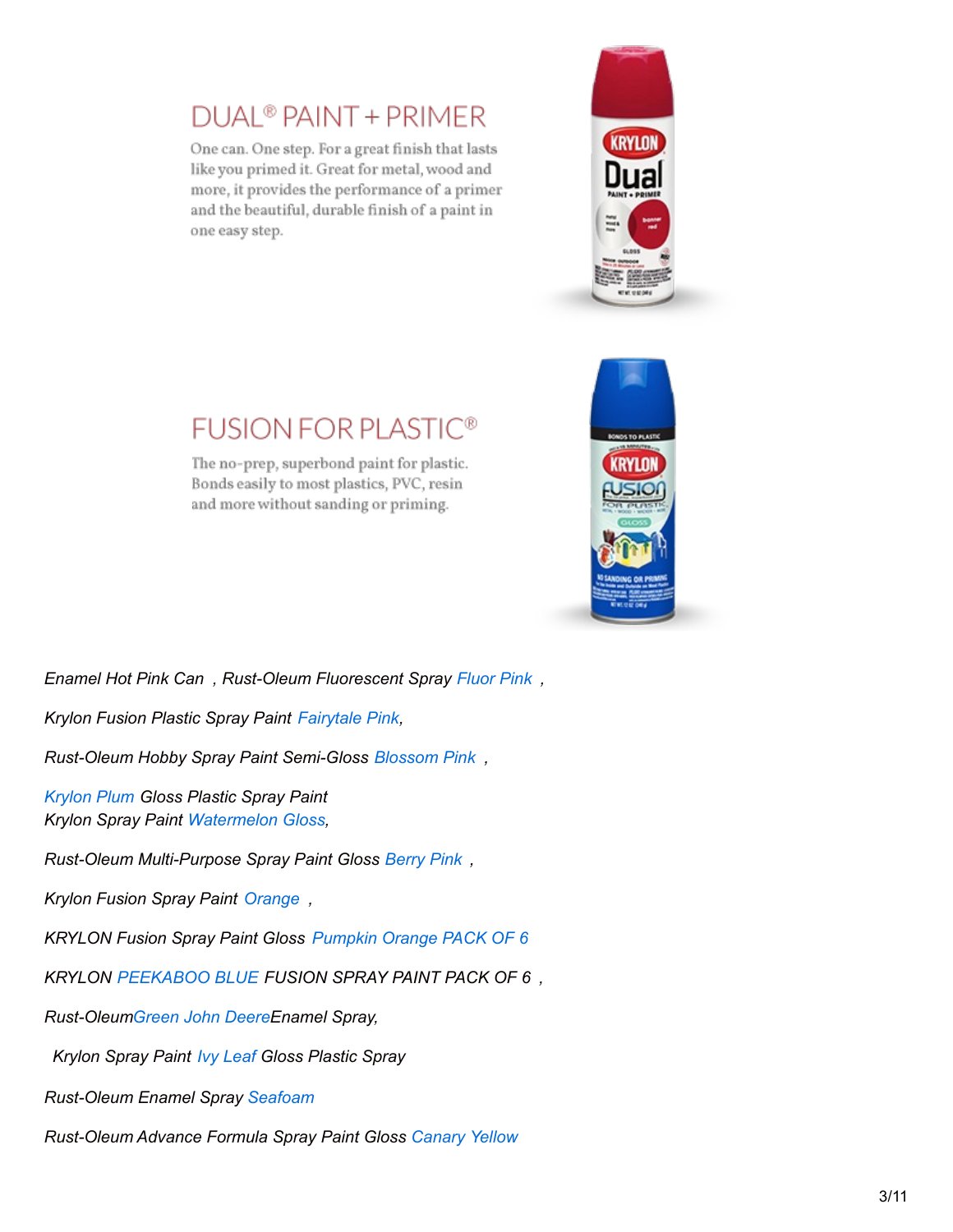

*Flea Market Flips From HGTV*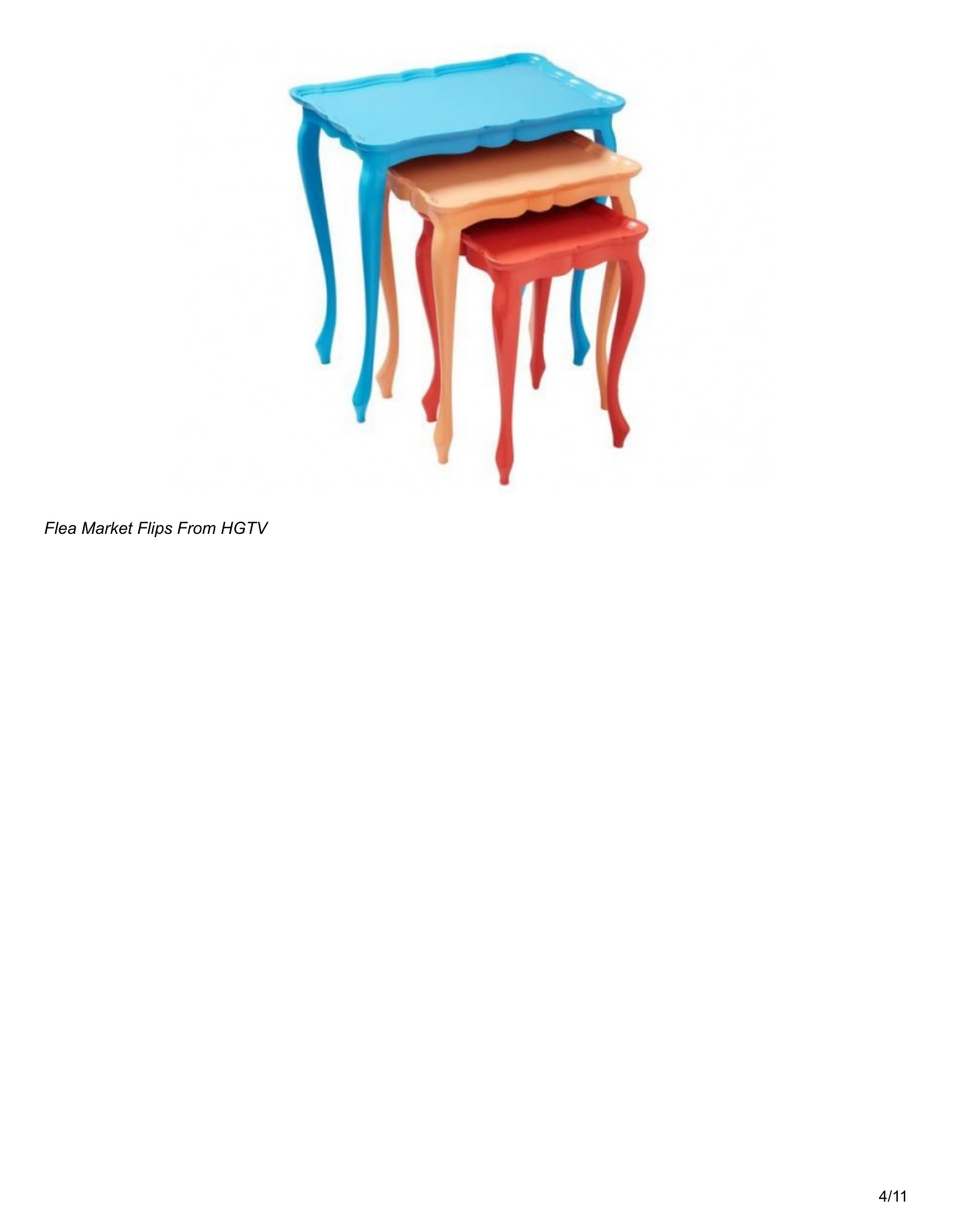

American Eagle Mini Convex Mirrors! Ebay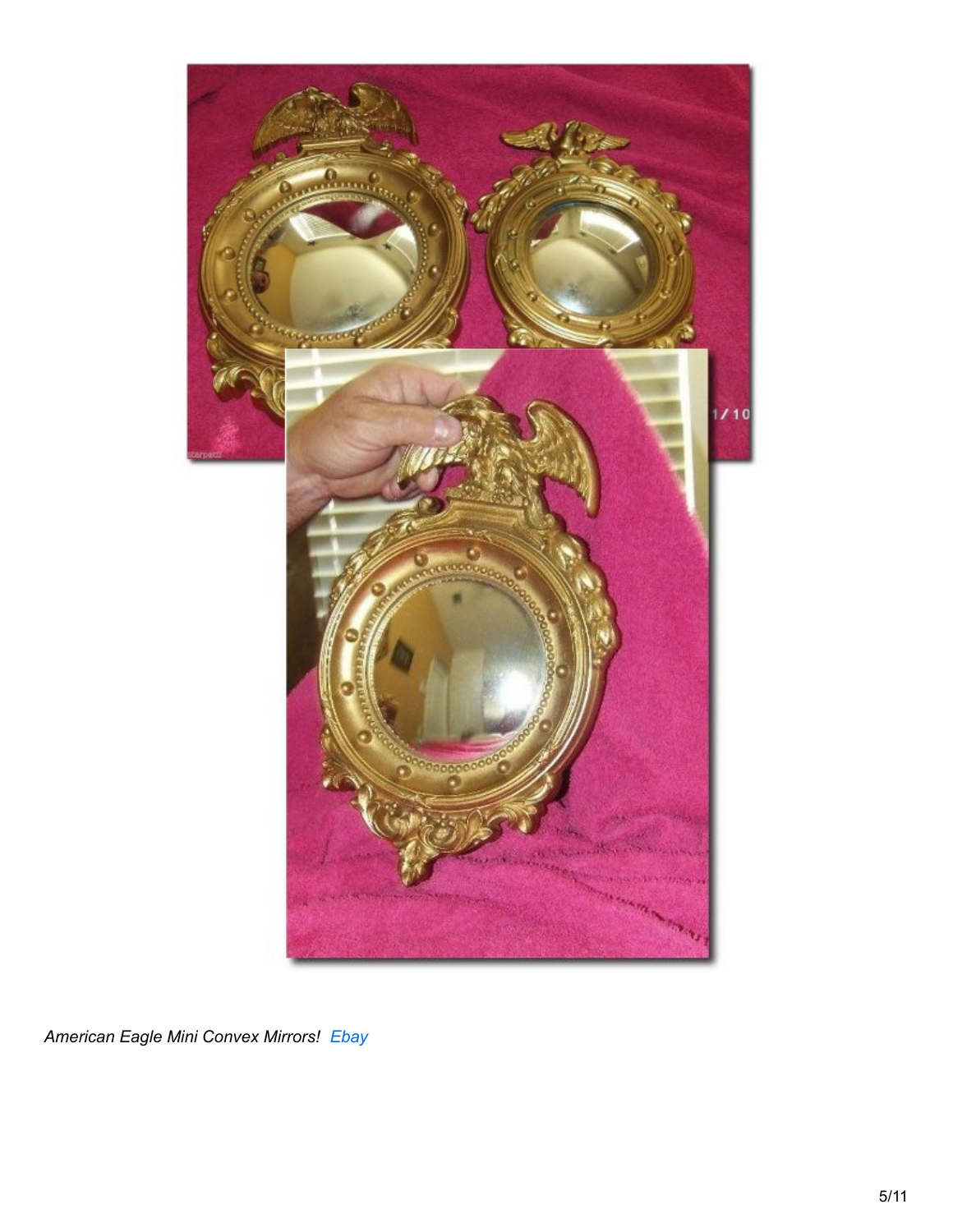

Yellow Bliss Baroque Frame From Amye 123 On etsy

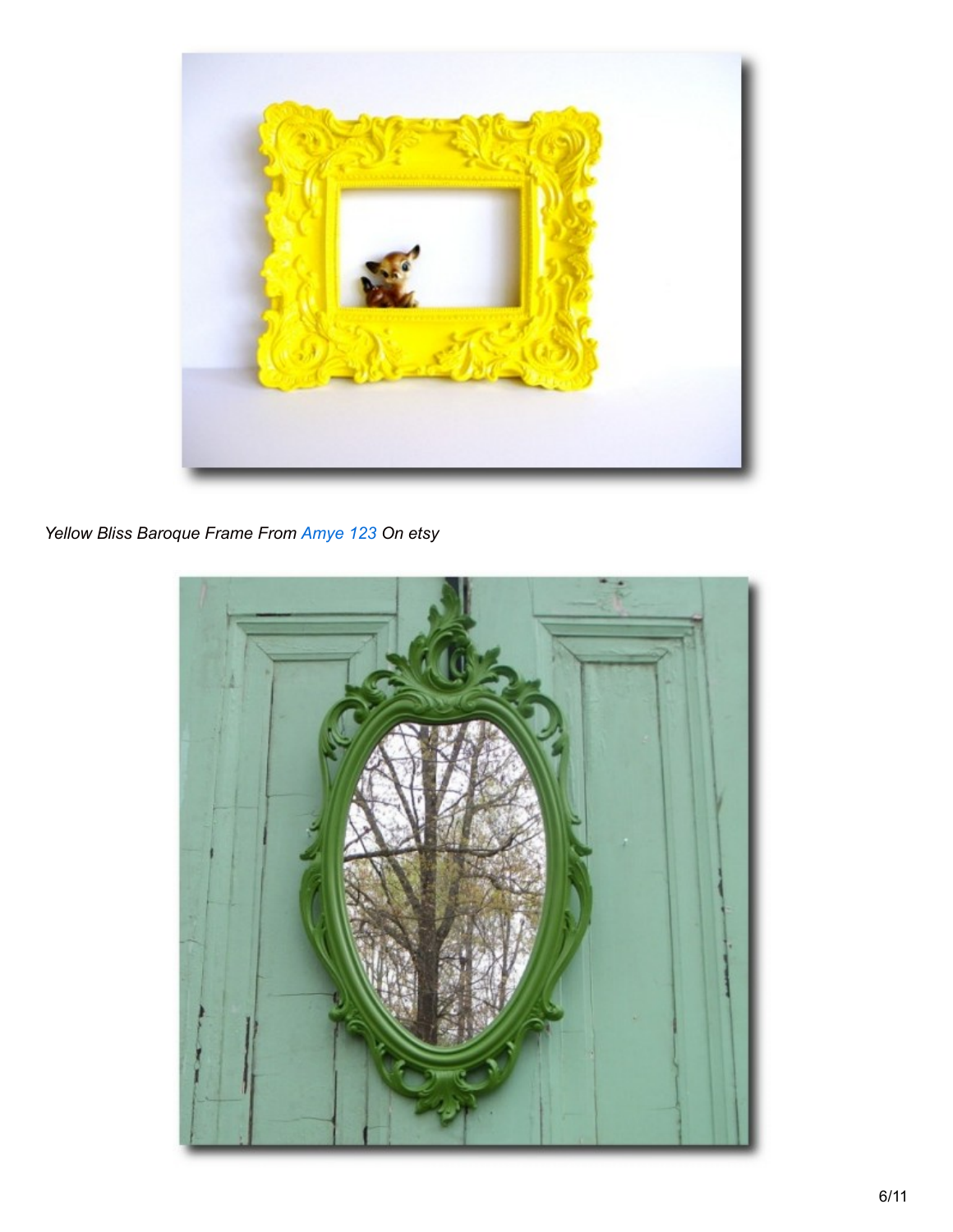#### *Syroco Mirror From [GloryBDesign](http://www.etsy.com/shop/GloryBDesign?ref=l2-shopheader-name) on etsy*



*Syroco Mirror-Chalkboard- Spray-painted the back of the mirror with chalkboard paint.*

*Seen on [Pinterest](http://www.pinterest.com/pin/304344887288990468/)*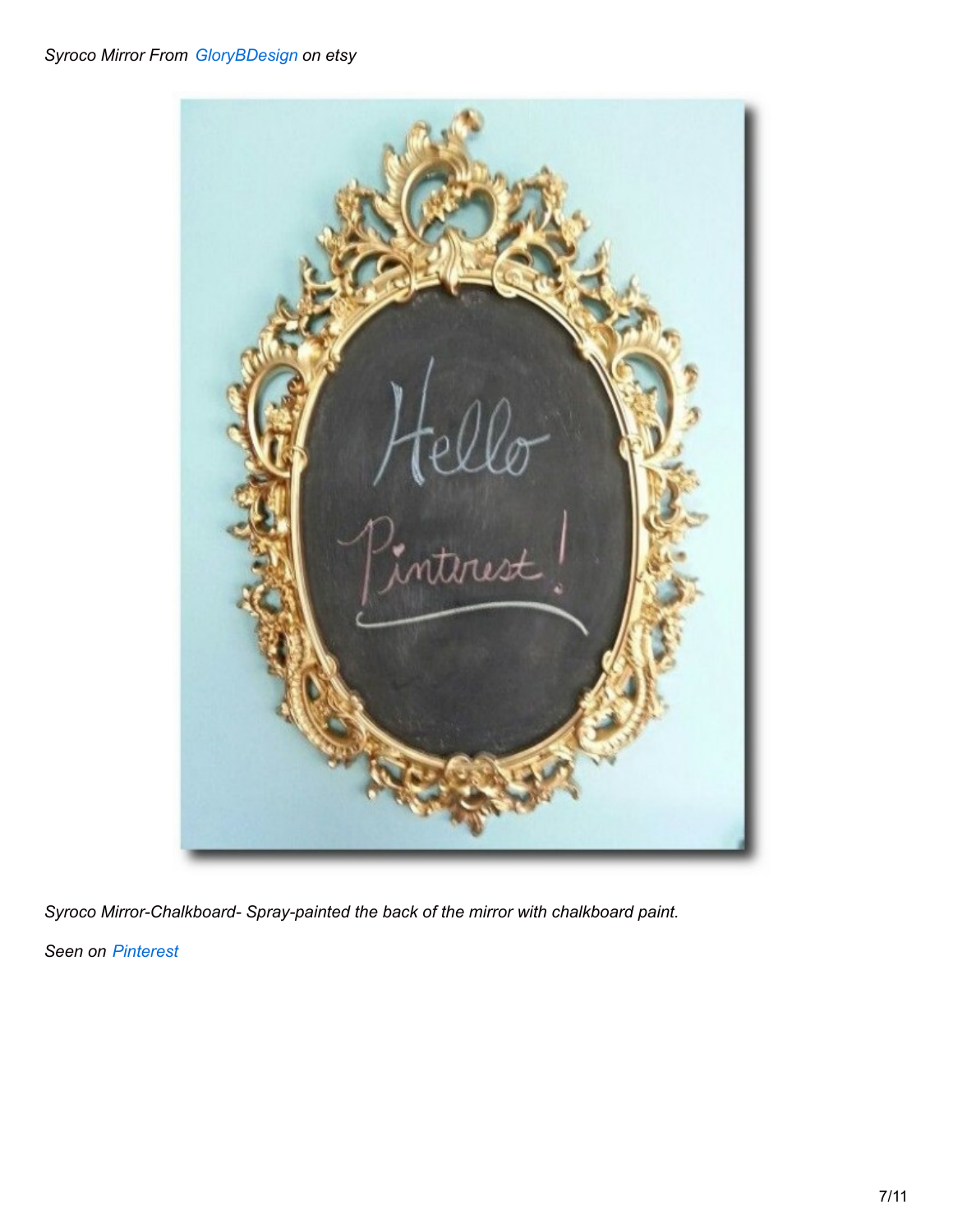

*Syroco Sunburst Clock [thislittleestate.blogspot.com](http://thislittleestate.blogspot.com/2013_01_01_archive.html)*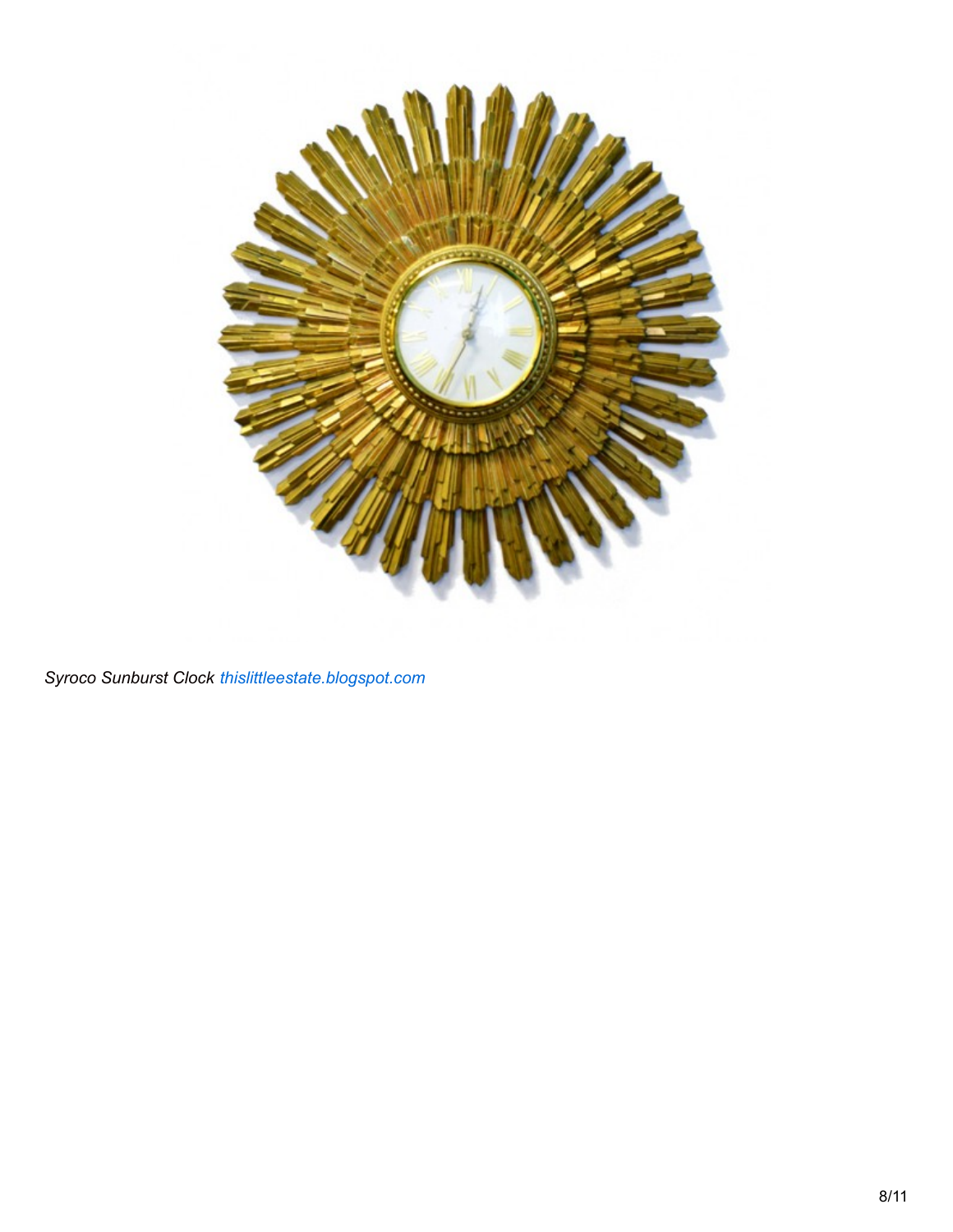

*Transform An Old Syroco Clock Into a Mirror- [www.liveauctioneers.com](http://www.liveauctioneers.com/item/10058685)*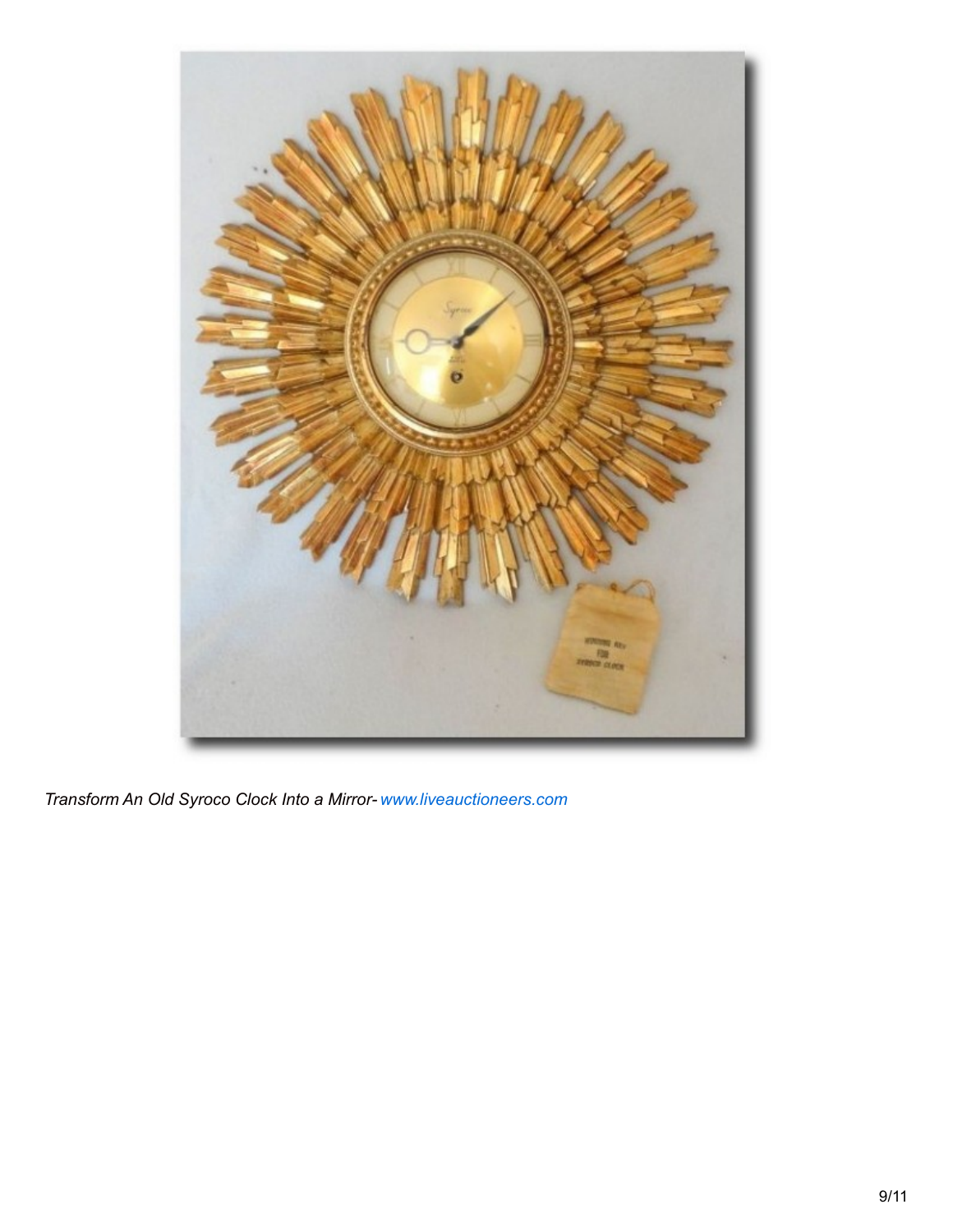

*Sunburst Clock With Just the Edges Painted... [www.vintagelingerieblog.com](http://www.vintagelingerieblog.com/vintage-gifts/your-mad-men-office-is-not-complete-without-these-starburst-wall-clocks/)* Vintage Syroco Wall Clock